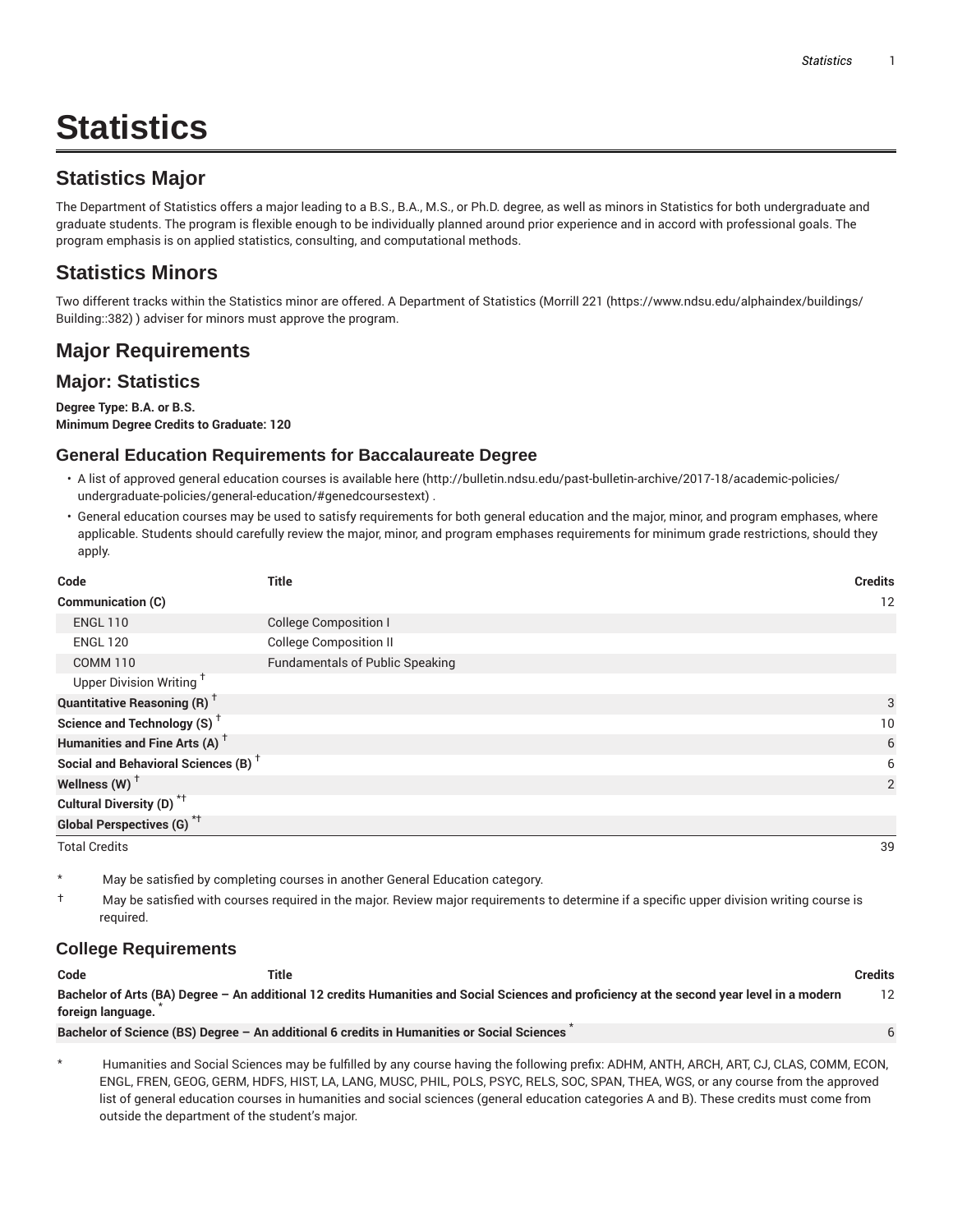#### **Major Requirements**

A grade of 'C' or better is required in ALL courses used toward the major.

| Code                                 | <b>Title</b>                                                                       | <b>Credits</b> |
|--------------------------------------|------------------------------------------------------------------------------------|----------------|
| <b>Statistics Major Requirements</b> |                                                                                    |                |
| <b>CSCI 160</b>                      | Computer Science I                                                                 | 4              |
| <b>CSCI 222</b>                      | Discrete Mathematics                                                               | 3              |
| or MATH 270                          | Introduction to Abstract Mathematics                                               |                |
| <b>MATH 129</b>                      | <b>Basic Linear Algebra</b>                                                        | 3              |
| <b>MATH 165</b>                      | Calculus I (May satisfy general education category R)                              | 4              |
| <b>MATH 166</b>                      | Calculus II                                                                        | $\overline{4}$ |
| <b>MATH 265</b>                      | Calculus III                                                                       | 4              |
| <b>STAT 367</b>                      | Probability                                                                        | 3              |
| <b>STAT 368</b>                      | <b>Statistics</b>                                                                  | 3              |
| <b>STAT 461</b>                      | <b>Applied Regression Models</b>                                                   | 3              |
| <b>STAT 462</b>                      | Introduction to Experimental Design (Capstone)                                     | 3              |
|                                      | Electives: Select 15 credits from the following (can choose only one CSCI course): | 15             |
| <b>CSCI 161</b>                      | Computer Science II                                                                |                |
| <b>CSCI 418</b>                      | <b>Simulation Models</b>                                                           |                |
| <b>MATH 429</b>                      | Linear Algebra                                                                     |                |
| <b>STAT 460</b>                      | <b>Applied Survey Sampling</b>                                                     |                |
| <b>STAT 463</b>                      | Nonparametric Statistics                                                           |                |
| <b>STAT 464</b>                      | Discrete Data Analysis                                                             |                |
| <b>STAT 467</b>                      | <b>Probability and Mathematical Statistics I</b>                                   |                |
| <b>STAT 468</b>                      | Probability and Mathematical Statistics II                                         |                |
| <b>STAT 469</b>                      | Introduction to Biostatistics                                                      |                |
| <b>STAT 470</b>                      | <b>Statistical SAS Programming</b>                                                 |                |
| <b>STAT 471</b>                      | Introduction to the R Language                                                     |                |
| <b>STAT 472</b>                      | <b>Time Series</b>                                                                 |                |
| <b>Minor Requirement</b>             |                                                                                    | 16             |
|                                      |                                                                                    |                |

A minor is required in one of the following disciplines: Social Science, Physical Science, Biological Science, Business, Mathematics, or Computer Science.

Total Credits 65

#### **Program Notes**

• Except for courses offered only as pass/fail grading, no course may be taken Pass/Fail.

#### **Two tracks are available:**

- **Statistical (Standard) Track** (p. 2)
- **Applied Statistics Track** (p. 3)

### **Minor Requirements**

### **Statistics (Standard) Track**

**Required Credits: 22**

| Code                    | <b>Title</b>                     | <b>Credits</b> |
|-------------------------|----------------------------------|----------------|
| <b>Required Courses</b> |                                  |                |
| <b>MATH 165</b>         | Calculus I                       | $\overline{4}$ |
| <b>MATH 166</b>         | Calculus II                      | 4              |
| <b>STAT 331</b>         | <b>Regression Analysis</b>       | 2              |
| or STAT 461             | <b>Applied Regression Models</b> |                |
| STAT 367                | Probability                      | 3              |